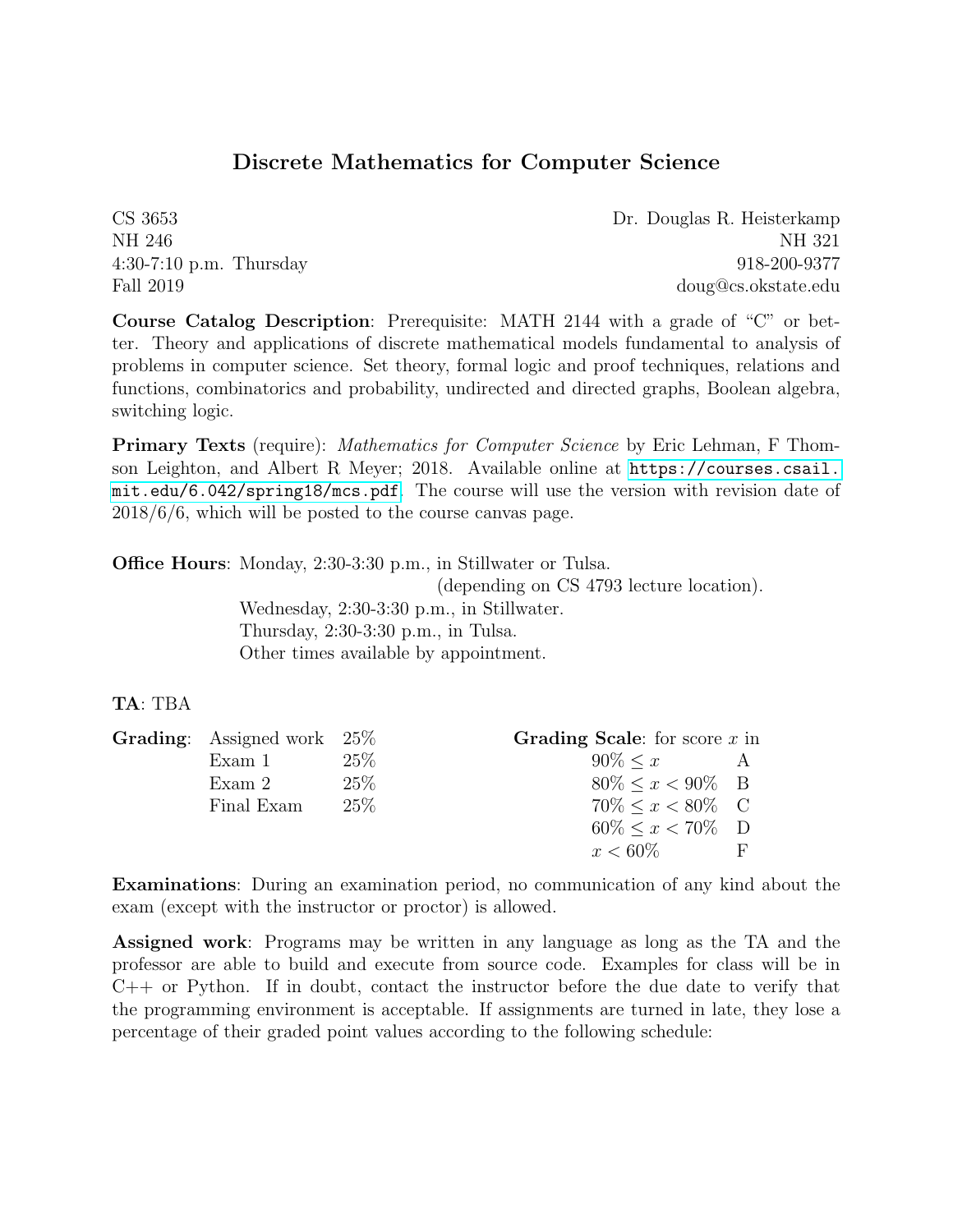| Written and Programming Exercises |         |
|-----------------------------------|---------|
| On time                           | $0\%$   |
| One week                          | 25%     |
| More than one week                | $100\%$ |

Assignments will be due at 11:59 p.m. on Fridays. Assignments may be turned in using the dropbox on canvas. Please use a high resolution black and white scan for hand written exercises. Written exercises may also be turned in during class or to my mailbox in 307 North Hall during business hours. If you have not used the departmental server, csx.cs.okstate.edu, in your previous courses, see users names and passwords section of [http://www.cs.okstate.](http://www.cs.okstate.edu/loggingon.html) [edu/loggingon.html](http://www.cs.okstate.edu/loggingon.html).

Collaboration: Discussion of concepts, ideas, and techniques is allowed. After discussion, each student must write up his/her own solution. Copying another person's work, in part or whole, is not allowed. Giving another student your work, in part or whole, is considered cheating as well. If you are unsure whether your collaboration is acceptable, speak with the instructor in advance. Any violation of academic integrity would result in a undroppable grade of zero for that assignment and an additional reduction of one letter grade in the course and a report to the university administration. Major violations will result in a grade of F!.

Disabilities act: If any student feels that he/she has a disability and needs special accommodations of any nature whatsoever, the instructor will work with you and the Office of Disabled Student Services to provide reasonable accommodations to ensure that you have a fair opportunity to perform in this class. Please advise the instructor of such disability and the desired accommodations at some point before, during, or immediately after the first scheduled class period.

Syllabus Attachment: See [http://academicaffairs.okstate.edu/sites/default/file]( http://academicaffairs.okstate.edu/sites/default/files/documents/Fall%202019%20Syllabus%20Attachment.pdf )s/ [documents/Fall%202019%20Syllabus%20Attachment.pdf]( http://academicaffairs.okstate.edu/sites/default/files/documents/Fall%202019%20Syllabus%20Attachment.pdf ) for Stillwater's syllabus attachment. Both Stillwater and Tulsa's syllabus attachments will also be uploaded to canvas.